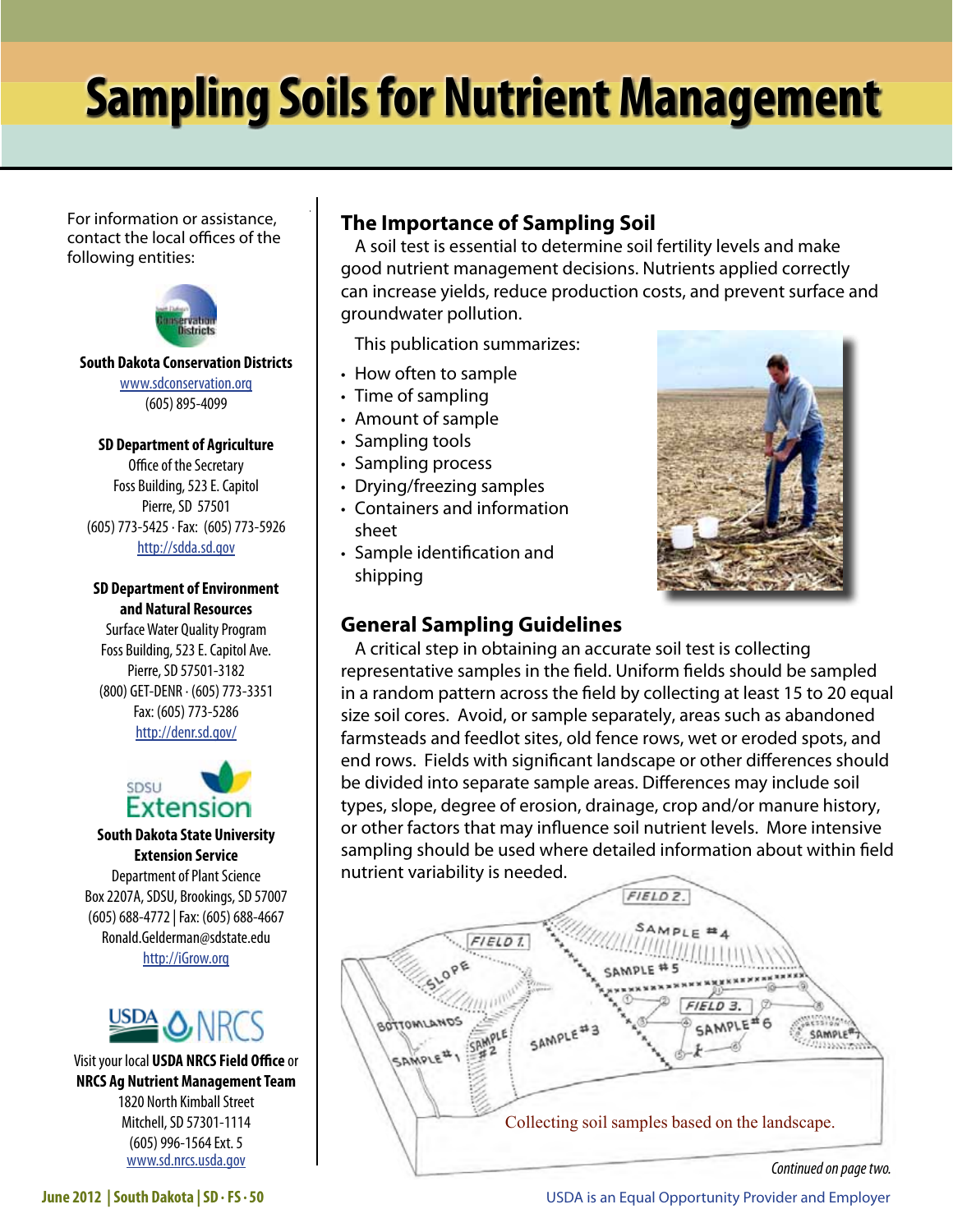For information about other field sampling methods or special sampling situations, such as fertilizer banding, refer to the SDSU Extension publication "Recommended [Soil Sampling Methods for South Dakota](http://pubstorage.sdstate.edu/AgBio_Publications/articles/FS935.pdf)" which can be found at http://pubstorage.sdstate. edu/AgBio\_Publications/articles/FS935.pdf.

## **Tips for Sampling Soils**

Proper collection and handling of soil samples is extremely important. To get accurate soil test results, use the following basic guidelines.

#### **How Often to Sample**

Collecting a sample for a nitratenitrogen test should be done every year prior to planting non legume crops. For other nutrients, sampling every 2-4 years is often sufficient. Sampling and testing for both phosphorus and nitrate-nitrogen is required prior to manure application.

#### **Time of Sampling**

Collect soil samples after one crop matures and before seeding the next one. Spring sampling prior to planting is ideal, especially for nitrate-nitrogen tests. However, soil sampling is generally done in the fall, which allows more time to collect samples and get results from the laboratory.

Sampling fields at approximately the same time each year is recommended for more consistent results. Samples should be air dried or frozen if they are held for more than a week. As you sample, keep the bags in a cool, dry place versus high temperatures or store the bags with samples in a freezer until shipping to the lab.

#### **Sampling Tools**

A soil probe or tube is the best tool for collecting soil samples under normal soil conditions. A soil probe provides a continuous soil core with minimum disturbance to the soil, and the core can easily be divided into the various sampling depths. Hand or vehicle-mounted hydraulic probes are available; the latter is the best choice under adverse soil sampling conditions. Other tools needed are sample bags and submission forms from the lab of your choice, two plastic pails, a cleaning brush, and a lubricant so the soil doesn't stick to the probe and it's easier to remove the sample and the probe stays cleaner. Many people use WD-40 since it has a relatively small impact to the test results.

#### **Containers and Information Sheets**

Soil sampling information sheets, hand probes and bags for sending samples are available from several sources. Samples must be securely packaged if shipped by mail. Fill out sampling information sheets to describe the location, past cropping and management history, and proposed crops along with a list of tests requested, for each field or area sampled. Complete information sheets are essential. If possible, use an information sheet from the laboratory that will perform the test. Collecting and bagging samples in non-metallic containers is recommended to avoid contamination.

#### **Amount of Sample**

Mixing a large sample uniformly is difficult. Using a soil probe (one-half

to one inch diameter tube) limits the size of each soil core collected. The soil cores collected for each sampling depth must be thoroughly mixed. A pint of each sample is needed for laboratory testing.

#### **Sampling Depth**

Laboratory tests are calibrated to specific depths. It is important to collect samples correctly because a core taken deeper or shallower can produce invalid test results. Both surface and subsurface soil samples are needed to test for available nutrients in the root zone. Separate the core into individual pails.

- Surface soil samples (0-6 inches) are used for conventional tests of organic matter, phosphorus, potassium, pH, and salt levels.
- Subsurface soil samples (6-24 inches) are used to test for mobile nutrients such as nitrate-nitrogen, chloride and sulfur.

**Sample 0-6 inches for nitrate-nitrogen, organic matter, phosphorus, potassium, pH, and soluble salts.**

> **Sample 0-6 inches AND 6-24 inches for nitrate nitrogen and other mobile nutrients.**